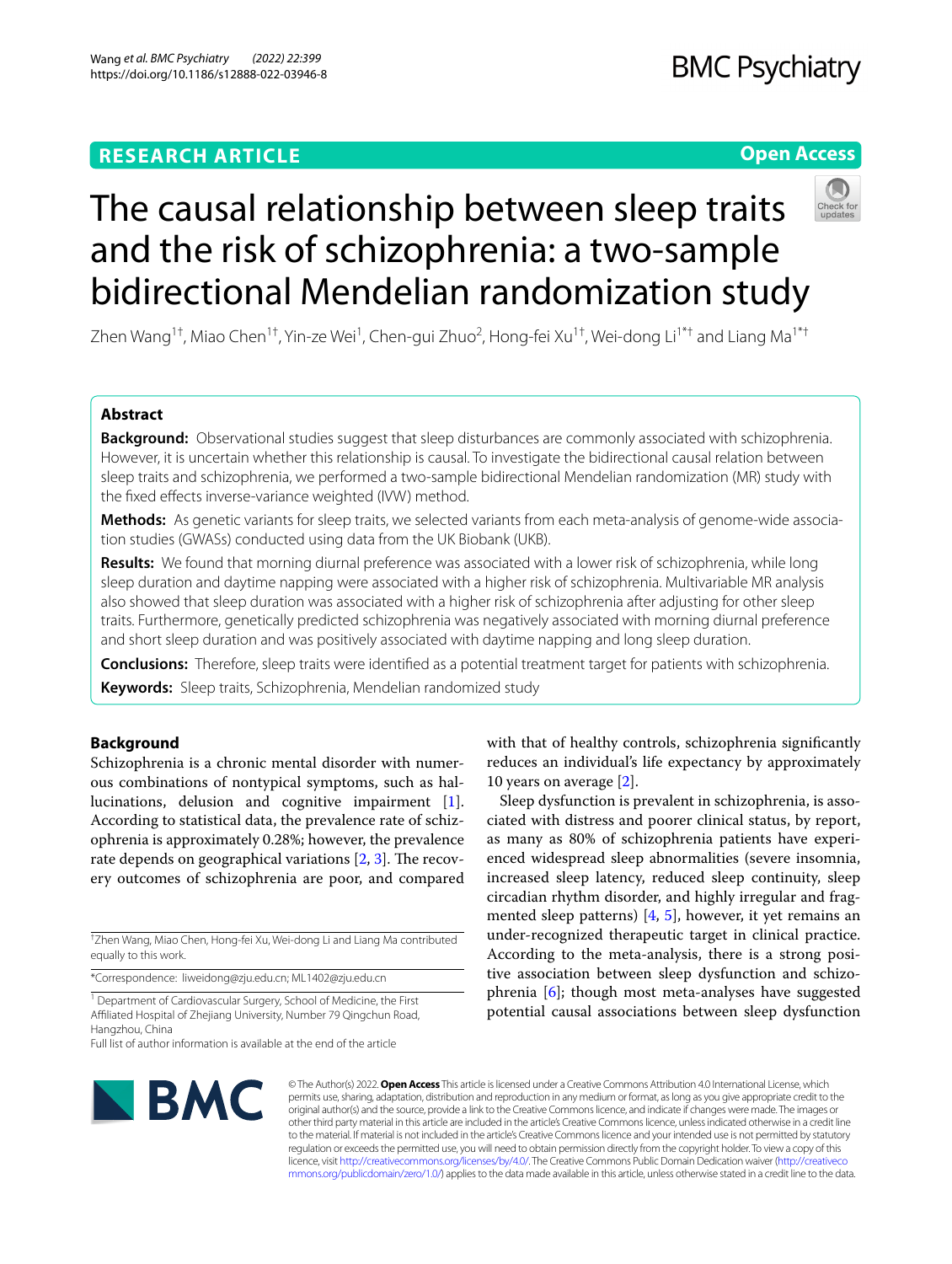and schizophrenia, but it is difficult to confirm the causal relationship between sleep traits and schizophrenia.

Mendelian randomization (MR) is a method that uses genetic variants as instrumental variables to investigate the causal association between exposures and outcomes. MR may be considered conceptually as natural RCTs because genetic variants are randomly inherited. MR became an alternative approach to explore the potential causal relationship between an exposure and an outcome when randomized control trials are not feasible. Therefore, to investigate the bidirectional causal relation between sleep traits and schizophrenia in this study, we performed a two-sample bidirectional Mendelian randomization study to fll this gap and investigate the efect of sleep traits on patients with schizophrenia.

## **Methods**

#### **Study design**

We conducted a two-sample bidirectional Mendelian randomization analysis to evaluate the bidirectional causal relationships between sleep traits and schizophrenia. The sleep traits included morning diurnal preference, sleep duration (short and long sleep duration), daytime sleepiness, daytime napping, and insomnia. Genetic summary statistics for exposures and outcomes were obtained from the largest available GWAS. All contributing GWASs sought informed consent from their study participants. Three assumptions must be satisfied in this MR analysis: 1) the genetic variant used in MR is associated with exposures; 2) associations of the genetic variant with sleep traits and schizophrenia must not be confounded; and 3) the genetic variants must have an association with outcomes only through the efect associated with exposures.

## **Data sources and instruments selection**

As genetic variants for morning diurnal preference, we selected variants from a meta-analysis of GWAS conducted using data from the UKB and 23andMe cohorts [[7\]](#page-5-6). We only used the summary statistics from the UKB, which included 449,734 European individuals. The metaanalysis of GWASs identified 340  $(P<5\times10^{-8})$  genetic loci, which were present in both UKB and 23andMe and were associated with morning diurnal preference. They also conducted a sensitivity analysis that excluded shift workers and those either on medication or with disorders affecting sleep. The summary statistics of continuous sleep duration were obtained from a recent GWAS in the UKB  $[8]$  $[8]$ . Through analysis in 446,118 European ancestry participants, the GWAS identifed 78 genetic loci for self-reported habitual sleep duration, 27 genetic loci for short sleep duration (<7 h), and long sleep durations ( $\geq$  9 h) ( $P$ <5 × 10<sup>-8</sup>). Sensitivity analyses indicated that these genetic associations were largely independent of known risk factors such as insomnia, cafeine, chronotype, additional lifestyle and clinical condition. Efect estimates were largely consistent in GWAS excluding shift workers and those with prevalent chronic and psychiatric disorders (excluding *n*=119,894 participants). The summary statistics of daytime napping were obtained from a GWAS of self-reported daytime napping in the UKB  $(n=452,633)$ , and 123 distinct genetic loci were identified  $(P < 5 \times 10^{-8})$  [[9](#page-5-8)]. Effect estimates for these SNPs were largely consistent in GWAS restricted to 338,764 participants self-reporting excellent or good overall health. For daytime sleepiness, the summarylevel data were extracted from a larger GWAS of selfreported daytime sleepiness  $[10]$  $[10]$ . They identified 42 loci for daytime sleepiness in GWAS of 452,071 individuals from the UKB. Sensitivity analyses were performed to adjust for potential confounders (including depression, socioeconomic status, alcohol intake frequency, smoking status, cafeine intake, employment status, marital status, neurodegenerative disorders, and psychiatric problems). They also used another GWAS  $(N=255,426)$ that excluded shiftworkers and individuals with chronic health or psychiatric illnesses. The summary statistics of insomnia were extracted from a recent GWAS in the UKB including 453,379 European ancestry participants [[11\]](#page-5-10). A total of 57 loci for self-reported insomnia symptoms were identified. The results from secondary GWAS excluding current shift workers or individuals reporting the use of hypnotic, antianxiolytic, or psychiatric medications and/or having selected chronic diseases or psychiatric illnesses (excluding *n*=76,470 participants) were consistent with the primary GWAS. As genetic variants for schizophrenia, we extracted genetic variants from a large meta-analysis of GWAS including 77,096 European ancestry participants (33,640 cases and 43,456 controls)  $[12]$ . They identified 108 schizophrenia-associated genetic loci in their analysis  $(P<5\times10^{-8})$ . The studies and datasets included in our analysis are presented in Supplementary Table [1](#page-5-12). There was no participant overlap between the exposure dataset and outcomes datasets.

The linkage disequilibrium analysis among exposureassociated SNPs (single nucleotide polymorphism) was investigated using the clump function  $(r^2 < 0.01$  and clump window was 10,000 kb) in the TwoSampleMR package based on the 1000 Genomes LD (linkage dis-equilibrium) reference panel of only Europeans [[13,](#page-5-13) [14](#page-5-14)]. We removed SNPs with efect sizes greater in the outcome than in the exposure  $(P<5\times10^{-8}$  in outcome). Among these, we selected 316 independent SNPs as instrumental variables for morning diurnal preference, 74 independent SNPs for sleep duration, 26 independent SNPs for short sleep duration, 7 independent SNPs for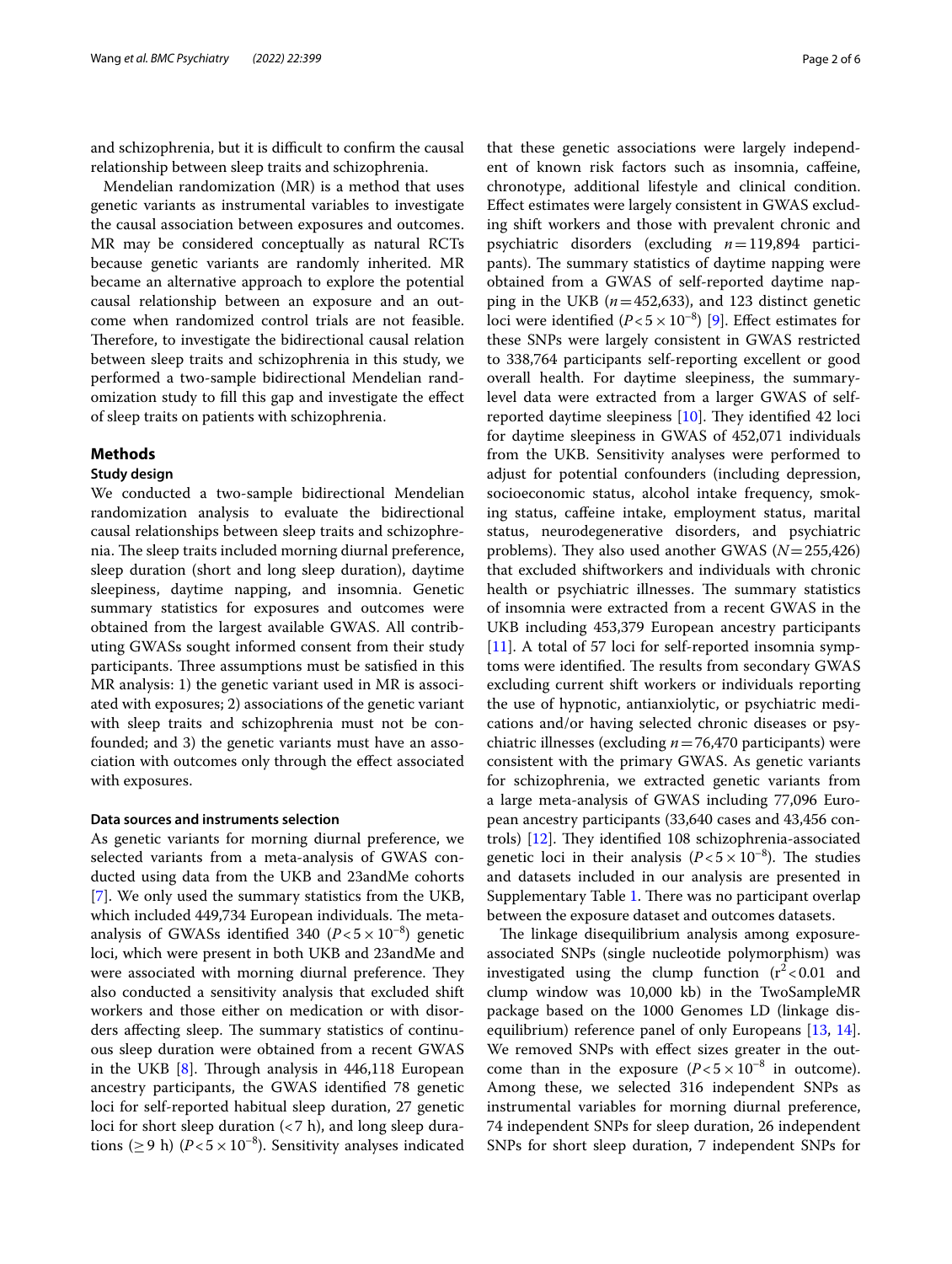long sleep duration, 105 independent SNPs for daytime napping, 40 independent SNPs for daytime sleepiness, and 52 independent SNPs for insomnia (Supplementary Tables [2,](#page-5-12) [3,](#page-5-12) [4,](#page-5-12) [5,](#page-5-12) [6](#page-5-12), [7](#page-5-12) and [8](#page-5-12)). When schizophrenia was considered exposure, we selected 105 independent SNPs as instrumental variables (Supplementary Table [9\)](#page-5-12).

If no matching SNP was available for an outcome, we selected proxies  $(r^2 > 0.60)$  in LD Link [\(https://analysisto](https://analysistools.cancer.gov/LDlink/?tab=home) [ols.cancer.gov/LDlink/?tab](https://analysistools.cancer.gov/LDlink/?tab=home)=home). Detailed information on the proxies used for genetic variables is presented in Supplementary Table [10.](#page-5-12) We excluded 6 SNPs (rs12249410, rs147439581, rs113397282, rs12055602, rs186545906, and rs114012503) because no proxy SNP was available. Finally, there were 315 SNPs as instrumental variables for morning diurnal preference, 101 SNPs as instrumental variables for schizophrenia, and 100 SNPs as instrumental variables for schizophrenia when the outcome was daytime napping.

## **Statistical analysis**

The causal relationship between sleep traits and schizophrenia was obtained from the fxed efects inverse-variance weighted  $(IVW)$  method. The Cochran's  $Q$  statistic and the  $I^2$  statistic were performed to assess heterogeneity among estimates across individual SNPs. We considered there to be heterogeneity if  $P < 0.05$  and used  $I^2$  to quantify heterogeneity ( $I^2 \le 25\%$ : small heterogeneity; 25%<1<sup>2</sup> ≤ 50%: moderate heterogeneity;  $I^2 \ge 50$ %: larger heterogeneity). Leave-one-out analyses were conducted as a sensitivity analysis to preclude the possibility that the causal inference was driven by a single SNP.

Given that there was a positive correlation between sleep traits  $[10]$  $[10]$  and some genetic predictors predicting more than one sleep trait, we performed multivariable MR to explore the direct efects of morning diurnal preference, sleep duration, daytime napping, daytime sleepiness, and insomnia on schizophrenia by using the TwoSampleMR R package. We adjusted the thresholds for signifcance by Bonferroni correction. For the primary analyses (association of sleep traits with schizophrenia), we set 2-sided  $P$  values of <0.007 (=0.05/7 outcomes or exposures) as the thresholds for signifcance. All statistical analyses were conducted using the MRPRESSO and TwoSampleMR packages in R version 4.1.0 (R Core Team, Vienna, Austria).

# **Results**

#### **Causal efects of sleep traits on schizophrenia**

We calculated the F-statistic to assess the instrument strength, and an F statistic greater than 10 was considered a strong genetic variant. The mean F statistic was 34 for morning diurnal preference, 40 for sleep duration, 25 for short sleep duration, 30 for long sleep duration, 46 for daytime napping, 41 for daytime sleepiness, and 39 for insomnia. Morning diurnal preference instruments explained an estimated 3.9% of phenotypic variability, sleep duration instruments explained an estimated 0.8% of phenotypic variability, short sleep duration instruments explained an estimated 1.2% of phenotypic variability, long sleep duration instruments explained an estimated 0.9% of phenotypic variability, daytime napping instruments explained an estimated 0.4% of phenotypic variability, daytime sleepiness instruments explained an estimated 0.1% of phenotypic variability, and insomnia instruments explained an estimated 0.2% of phenotypic variability. Given a type 1 error of 5%, there was>80% power to detect signifcant diferences at an odds ratio (OR) of 0.90 or lower for morning diurnal preference, an OR of 1.25 or higher for sleep duration, an OR of 1.20 or higher for short sleep duration, an OR of 1.24 or higher for long sleep duration, an OR of 1.37 or higher for daytime napping, an OR of 1.84 or higher for daytime sleepiness, and an OR of 1.55 or higher for insomnia.

In our primary analysis, genetically predicted morning diurnal preference was associated with a lower risk of schizophrenia (OR 0.839 [95% CI 0.777–0.907],  $P=9.86\times10^{-6}$  $P=9.86\times10^{-6}$  $P=9.86\times10^{-6}$  (Fig. 1). In addition, genetically predicted sleep duration (OR 1.562 [95% CI 1.311–1.861],  $P = 6.08 \times 10^{-7}$ ) and daytime napping (OR 2.051 [95%] CI 1.590–2.647],  $P = 3.28 \times 10^{-8}$  were associated with a higher risk of schizophrenia (Fig. [1](#page-3-0)). However, our results suggested that daytime sleepiness (OR 1.766 [95% CI 1.055–2.957], *P*=0.031) and insomnia (OR 0.776 [95% CI 0.550–1.096],  $P = 0.150$  were not associated with a higher risk of schizophrenia (Fig. [1](#page-3-0)). Among sleep duration, our results showed that long sleep duration (OR 1.404 [95% CI 1.190–1.656],  $P = 5.58 \times 10^{-5}$ , but not short sleep duration (OR 1.046 [95% CI 0.908–1.206],  $P=0.533$ ), was associated with a higher risk of schizophrenia (Fig. [1,](#page-3-0) Supplementary Fig. [1\)](#page-5-15).

The multiplicative random effects IVW, weighted median, and simple median methods were also conducted as sensitivity analyses to estimate the robustness of our results. The sensitivity analyses revealed that the associations were consistent with the primary results except for the association between daytime sleepiness and schizophrenia (Supplementary Table [11](#page-5-12)). We found that there was a larger heterogeneity for sleep traits with schizophrenia (Supplementary Table [12](#page-5-12)). The MR-Egger intercept analysis that was performed to detect directional pleiotropy did not indicate directional pleiotropy (Supplementary Table [12](#page-5-12)). MR-pleiotropy residual sum and outlier (MR-PRESSO) was adopted to detect outlier SNPs and to assess diferences in the estimates before and after correction for outliers. The MR-PRESSO test showed outlier pleiotropy and suggested several SNP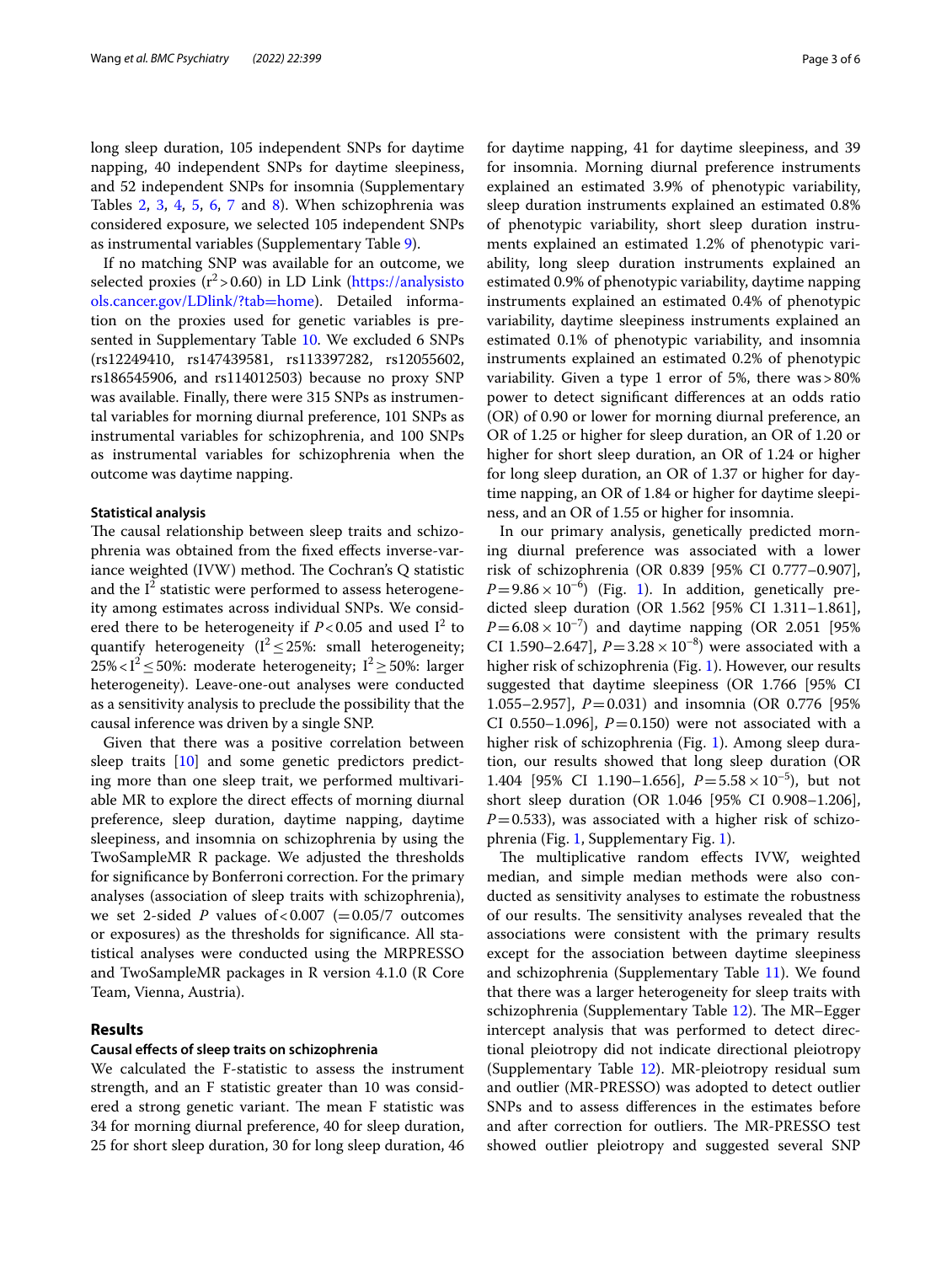

<span id="page-3-0"></span>outliers in each sleep trait, but the results were consistent after correction for the SNP outliers (Supplementary Table [13\)](#page-5-12). In the leave-one-out sensitivity analyses, the fndings remained similar except for the estimate for the efect of daytime sleepiness, insomnia and schizophrenia (Supplementary Fig.  $2A-G$  $2A-G$ ). The results showed that 8 SNPs infuenced the IVW estimate for daytime sleepiness and schizophrenia, and 2 SNPs infuenced the IVW estimate for insomnia and schizophrenia (Supplementary Fig. [2F](#page-5-16), G).

The results of multivariable MR showed that sleep duration was still associated with a higher risk of schizophrenia after adjusting for other sleep traits, morning diurnal preference and daytime napping were not clearly associated with schizophrenia, and the associations of daytime sleepiness and insomnia with schizophrenia were null (Fig. [2\)](#page-3-1).

# **Causal efects of schizophrenia on sleep traits**

The mean F statistic was 41 for schizophrenia. The 105 schizophrenia instruments explained an estimated 27.1% of phenotypic variability. For schizophrenia, there was>80% power to detect signifcant diferences at an OR of 0.98 or lower for morning diurnal preference, at an OR of 0.98 or lower for short sleep duration, at an OR of 1.03 or higher for long sleep duration, at an OR of 1.016 or higher for daytime napping, at an OR of 1.019 or higher for daytime sleepiness, and at an OR of 1.018 or higher for insomnia.

Genetically predicted schizophrenia was negatively associated with morning diurnal preference (OR 0.984 [95% CI 0.977–0.992], *P*=2.9× 10–5), was associated with increased sleep duration (OR 1.026 [95% CI 1.020– 1.032,  $P = 3.4 \times 10^{-16}$ ) and was associated with higher odds of daytime napping (Fig. [3,](#page-4-0) Supplementary Fig. [3](#page-5-17)). The results showed that schizophrenia was not associated with daytime sleepiness (OR 1.001 [95% CI 0.998–1.004, *P*=0.564) or insomnia (OR 1.002 [95% CI 0.998–1.005],  $P=0.383$ ). In sensitivity analyses, the associations were consistent by using the multiplicative random efects IVW, simple median, and weighted median methods (Supplementary Table [14](#page-5-12)). We also found that there was larger heterogeneity among sleep traits in schizophrenia (Supplementary Table  $15$ ). The MR-Egger intercept analysis did not indicate directional pleiotropy (Supple-mentary Table [15\)](#page-5-12). The results of the MR-PRESSO test suggested several SNP outliers in schizophrenia, but the results were robust after correction for the SNP outliers

<span id="page-3-1"></span>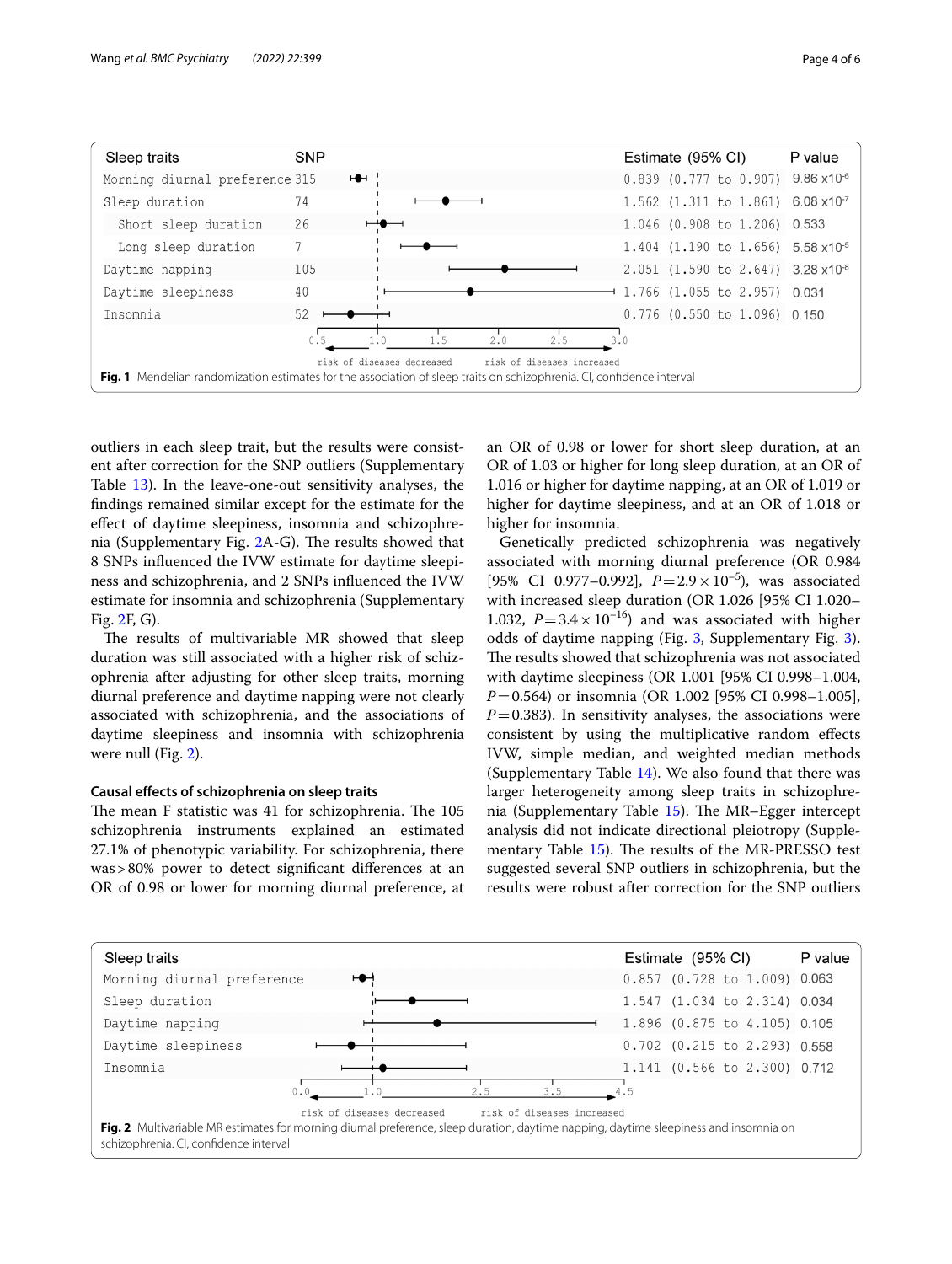| Sleep traits                                                                                                           |      |                          | Estimate (95% CI)            | P value               |
|------------------------------------------------------------------------------------------------------------------------|------|--------------------------|------------------------------|-----------------------|
| Morning diurnal preference 101                                                                                         |      |                          | $0.984$ $(0.977$ to $0.992)$ | $2.9 \times 10^{-5}$  |
| Sleep duration                                                                                                         | 101  |                          | $1.026$ (1.020 to 1.032)     | $3.4 \times 10^{-16}$ |
| Short sleep duration                                                                                                   | 101  | $\overline{ }$           | $0.994$ $(0.991$ to $0.996)$ | $1.1 \times 10^{-6}$  |
| Long sleep duration                                                                                                    | 101  | H                        | $1.005$ (1.003 to 1.007)     | $9.5 \times 10^{-7}$  |
| Daytime napping                                                                                                        | 100  | $\overline{\phantom{a}}$ | 1.010 (1.007 to 1.014)       | $4.2 \times 10^{-9}$  |
| Daytime sleepiness                                                                                                     | 101  | ⊢                        | 1.001 (0.998 to 1.004)       | 0.564                 |
| Insomnia                                                                                                               | 101  | $\neg \bullet \neg$      | $1.002$ (0.998 to 1.005)     | 0.383                 |
|                                                                                                                        | 0.95 | 1.0                      | 1.05                         |                       |
| Fig. 3 Mendelian randomization estimates for the association of schizophrenia on sleep traits. CI, confidence interval |      |                          |                              |                       |

<span id="page-4-0"></span>(Supplementary Table [16](#page-5-12)). Finally, leave-one-out analyses showed no diference in our fndings, illustrating that no single SNP infuenced the estimates (Supplementary Fig. [4\)](#page-5-18).

# **Discussion**

Our MR study revealed that morning diurnal preference was associated with a lower risk of schizophrenia; in addition, our results supplied clues for the causal relationship between long sleep duration and a higher risk of schizophrenia, between daytime napping and a higher risk of schizophrenia, and between daytime sleepiness and a higher risk of schizophrenia. On the other hand, consistent with previous studies, insomnia was not clearly causally associated with schizophrenia according to our Mendelian randomization results. Genetically predicted schizophrenia was negatively associated with morning diurnal preference, increased sleep duration and daytime napping.

The causal results of many modifiable exposures on disease outcomes that come from traditional observational epidemiological studies have proven to be unreliable. This is because traditional observational epidemiological studies are confounding, reverse causation and various biases. However, Mendelian randomization studies utilize genetic variants as instrumental variables that are robustly related to some modifable exposures to reliably investigate whether the modifable exposure factor causally affects health outcomes  $[15]$  $[15]$ . In contrast to observational studies, MR analysis especially MVMR analysis reduces the infuence of confounders that may lead to spurious associations between exposures and outcomes. Our MR analyses support evidence for a causal link between sleep traits and schizophrenia, which is a supplement to the existing researches.

During the past decades, sleep abnormalities have been recognized as common features in schizophrenia, such as sleep disturbance, insomnia, nightmare, sleep circadian rhythm disorder, and highly irregular and fragmented sleep patterns  $[5, 16, 17]$  $[5, 16, 17]$  $[5, 16, 17]$  $[5, 16, 17]$  $[5, 16, 17]$  $[5, 16, 17]$ . Therefore, the potential importance of disrupted sleep in schizophrenia has attracted increasing recognition. Furthermore, there has been increasing interest in the distinct opinion that sleep abnormalities play a possible causal role in the outbreak and persistence of schizophrenia. However, because traditional observational studies are afected by confounding factors and biases, these studies could not clarify whether sleep abnormalities causally infuence the risk of schizophrenia. Based on this setting, the MR study can confrm the causality of sleep traits in schizophrenia because of its characteristics.

Consistent with previous studies, our MR results revealed that insomnia showed no defnite causality for schizophrenia. In addition, our results determined that morning diurnal preference was associated with a lower risk of schizophrenia, and our results supplied clues for the causal relationship between long sleep duration, daytime napping, daytime sleepiness and a higher risk of schizophrenia. Our fndings strongly support the view that sleep traits can be a treatment target in schizophrenia patients.

The significant advantage of our study is the large sample size of the resulting GWAS meta-analyses, which provides considerable statistical accuracy. In addition, the estimation of MR was strong based on the sensitivity analysis in a variety of methods that tested for stability and model violations. One limitation of our study was that SNPs in the exposure variable examined did not adequately account for phenotypic variance. However, the statistical power in our study was adequate to identify the efect sizes for sleep traits and schizophrenia outcomes, and all F statistics suggested the chosen tools as credible instruments, where 10 indicates weak instrument bias. In the future, when a larger GWAS is available, it will contribute to supplying